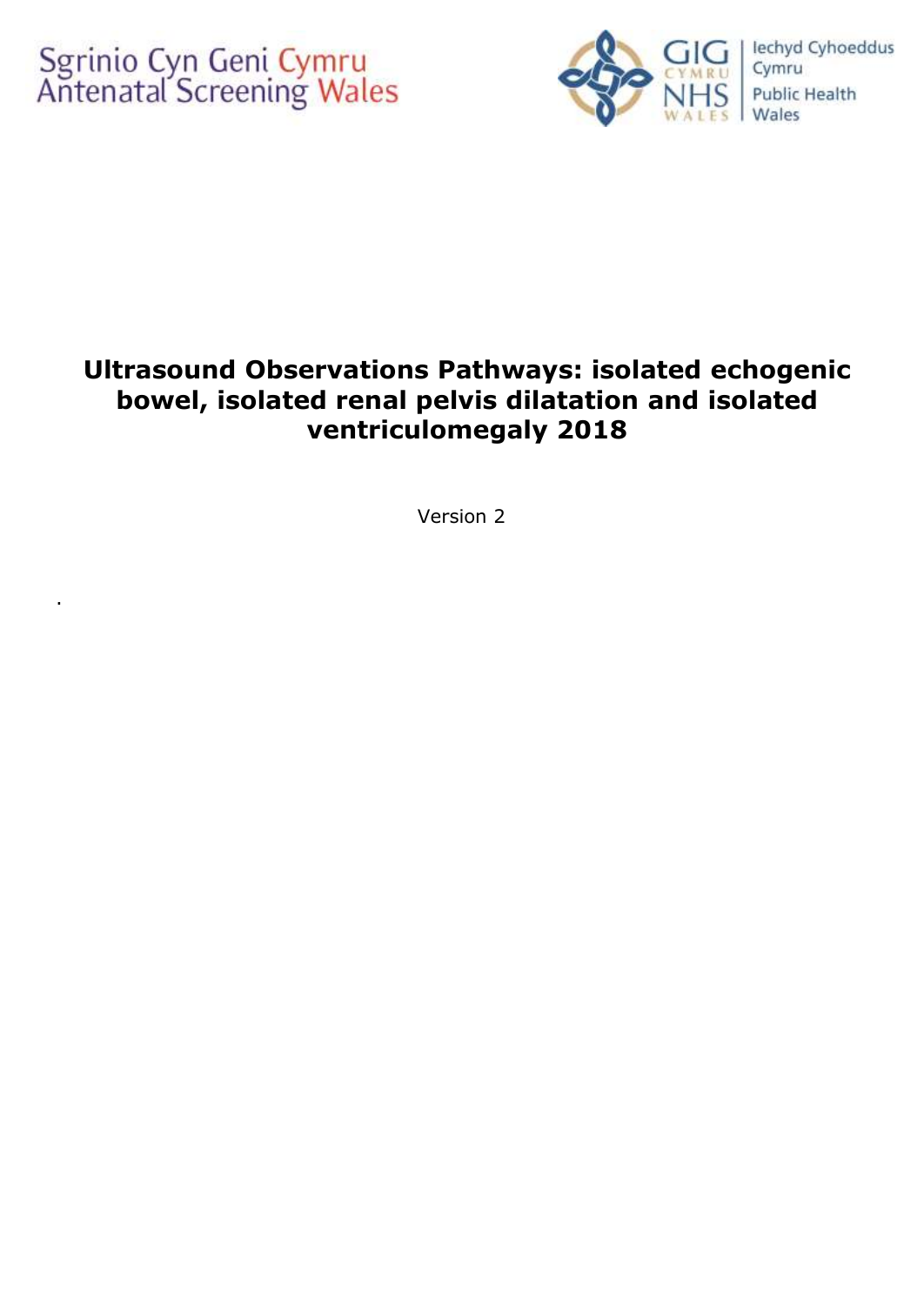Following extensive consultation the following ultrasound findings (markers, observations) are the only ones that should be routinely reported on the anomaly scan in Wales from 1st August 2018.

This document contains the pathways for care for women found to have a baby with one of these findings and replaces the previous booklet 'Specific ultrasound findings, guidelines for health professionals in Wales, 2015'.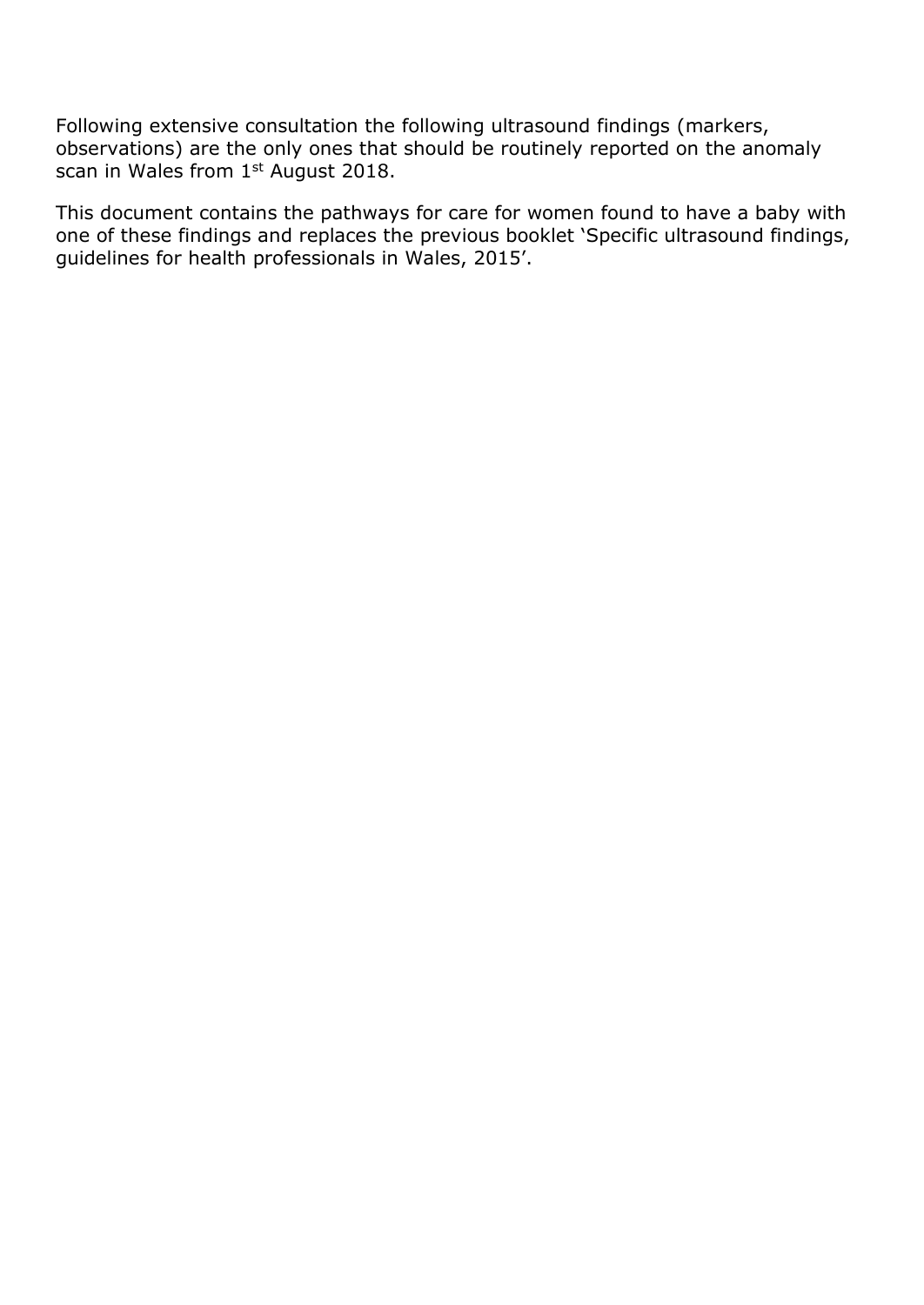# **Isolated Ventriculomegaly**

This pathway is for women where only ventriculomegaly is identified on scan in the absence of any other identified structural abnormality (isolated).

### **Definition**

Mild ventriculomegaly is when the ventricular atrial diameter, at any gestation measures 10.1mm to 12.0mm. A measurement of the cerebral ventricle(s) of 12.1mm to 15.0mm is classed as moderate ventriculomegaly. A measurement of 15.1mm and above is classified as hydrocephalus and should be treated as an abnormality and Antenatal Screening Wales standard US25 should be followed.

#### *Any measurement of the ventricle(s) over 10mm will require follow up by a fetal medicine consultant.*

#### **Possible Associated Clinical Conditions**

- Congenital infections rubella, toxoplasmosis and cytomegalovirus
- Neural tube defects
- Chromosomal or genetic conditions
- Abnormal cerebral development

#### **Measurement**

The correct plane for measurement of the ventricles requires the midline of fetal brain to be the midline of the image. The measurement at the atrium of the lateral ventricles should be taken at the level of the glomus of the choroid plexus bisecting the long axis of the ventricle. The callipers are placed to the inner margins of the echogenic ventricular wall 90° to the long axis of the ventricle.

## **Normal ventricles showing correct measurement**



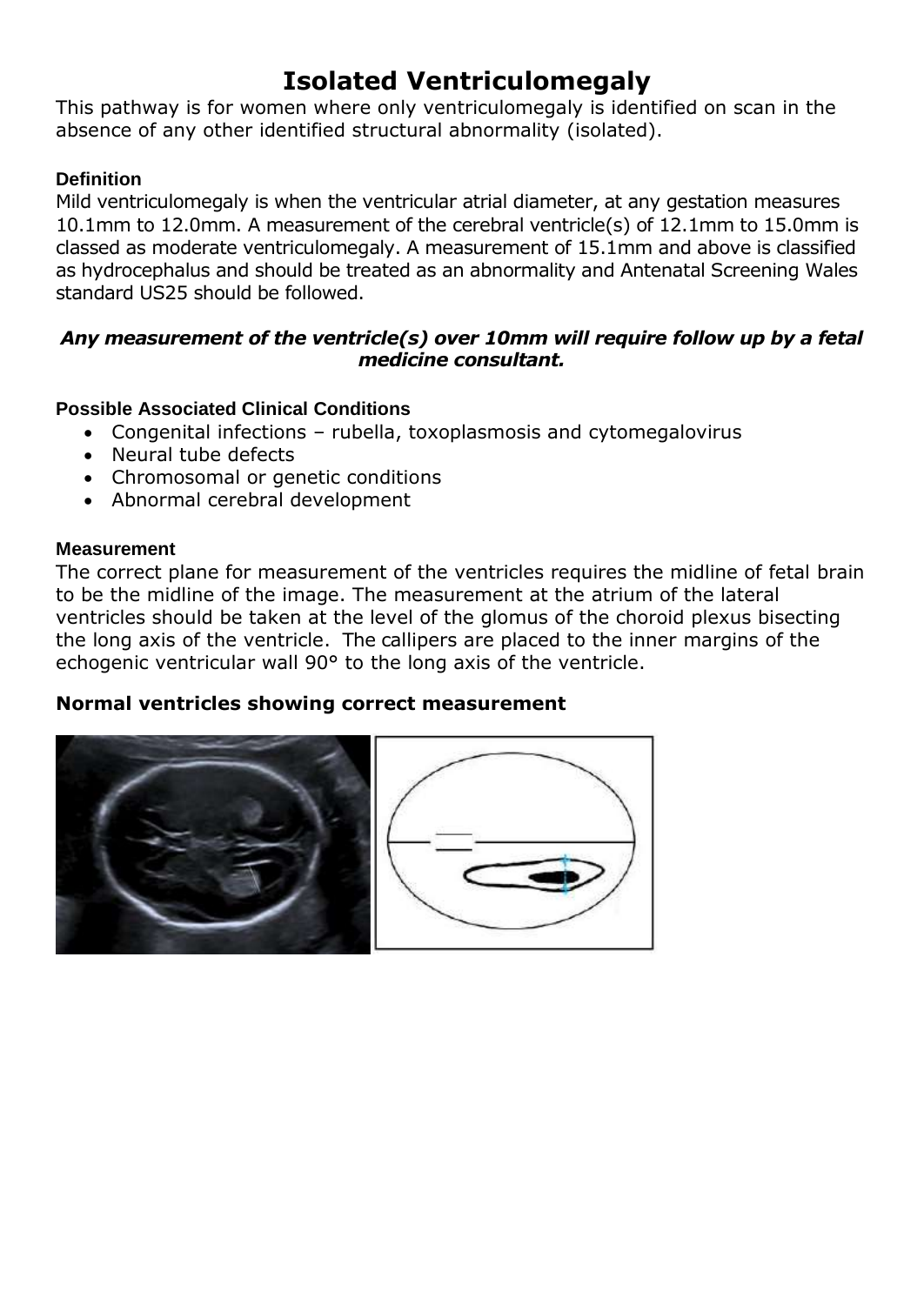## **Example of ventriculomegaly measurement**



#### **Example of incorrect measurement**



The callipers are not placed at 90° to the long axis of the ventricle and the plane is incorrect.

#### **Quality Assurance**

-

There must be an image from the fetal anomaly ultrasound scan stored for review by the obstetrician or fetal medicine consultant. If the woman is referred to another health board relating to these findings the arrangements must be made for image transfer via PACS.

An audit of images should be arranged by the Health Board Ultrasound Obstetric Lead as recommended by the Society and College of Radiographers and the British Medical Ultrasound Society<sup>1</sup>.

<sup>&</sup>lt;sup>1</sup> SCoR and BMUS (2020) "Guidelines for Professional Ultrasound Practice" 5th ed. Society and College of Radiographers and British Medical Ultrasound Society.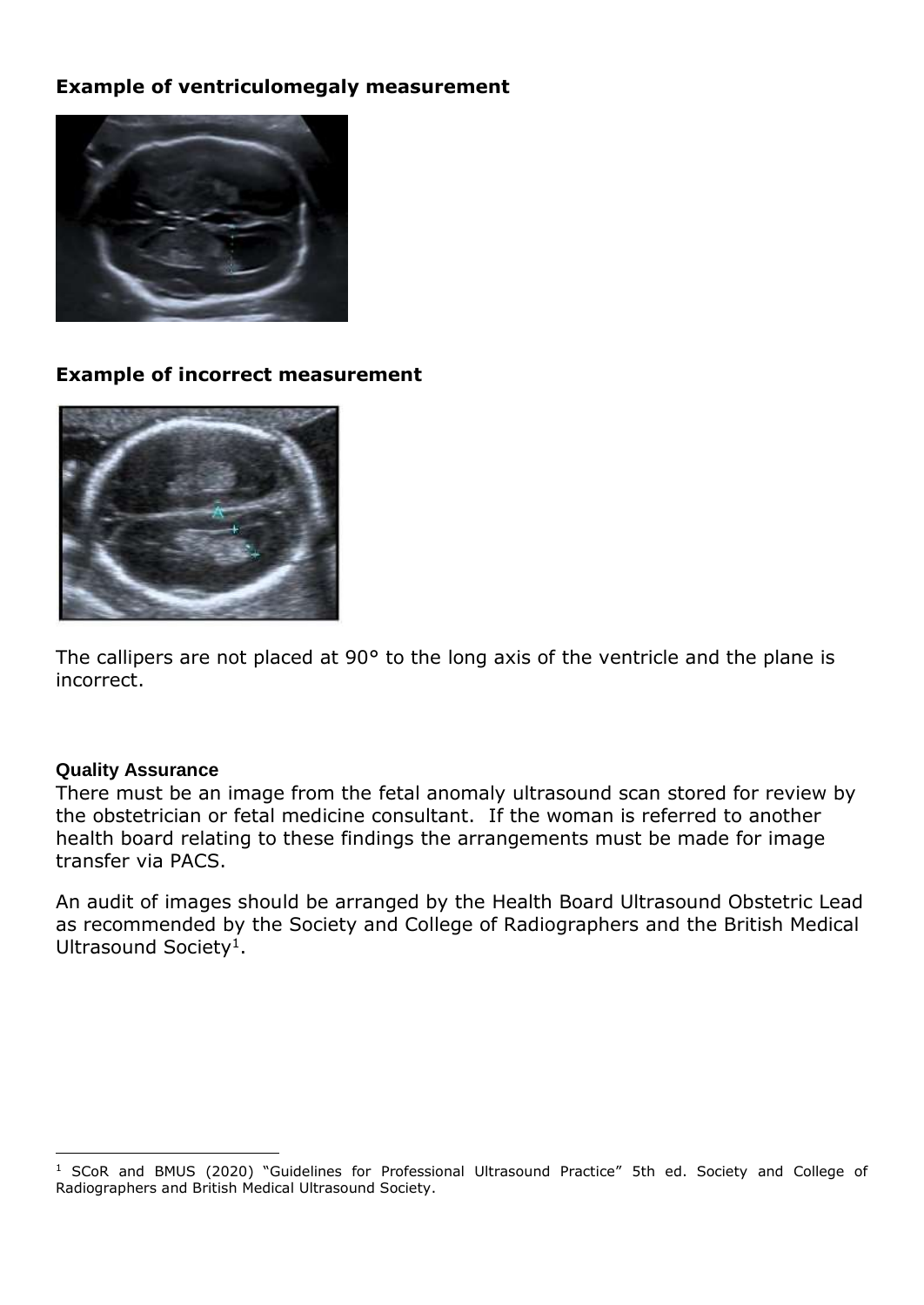#### **Pathway ventriculomegaly**



\* A current sample for these infections should be taken and the laboratory should be asked to compare result with booking blood if any stored.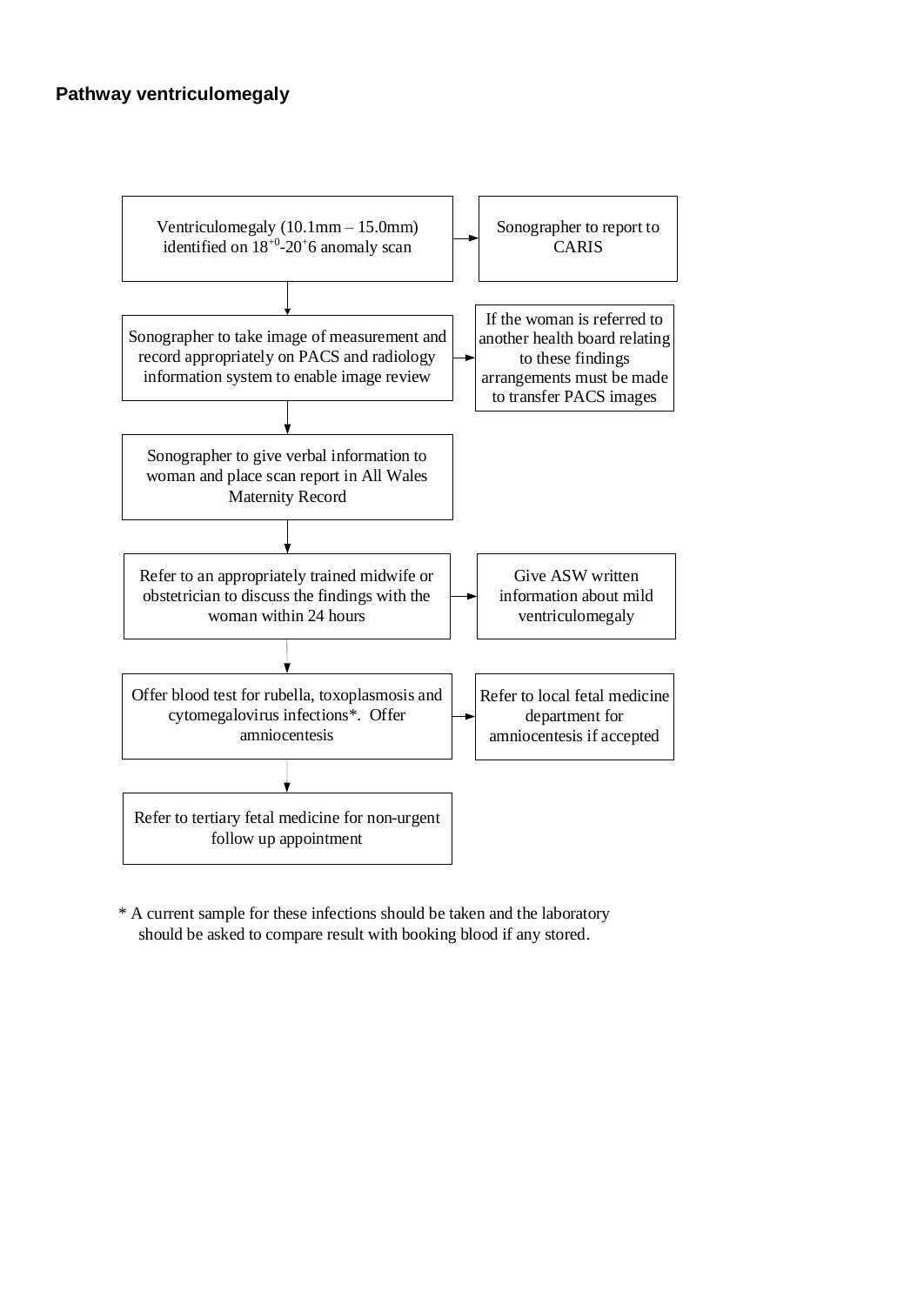## **Isolated Renal Pelvis Dilatation**

This pathway is for women where only renal pelvis dilatation is identified on scan in the absence of any other identified structural abnormality (isolated).

### **Definition**

If the anterior–posterior (AP) diameter of the fetal renal pelvis measures 5.1mm or more this is known as renal pelvis dilatation (RPD). If the RPD measures 10.1mm or more the woman should be referred to an obstetrician for further discussion and follow-up, if the RPD measures 15.1mm or more the woman should be referred to a fetal medicine department.

#### **Possible Associated Clinical Conditions**

- Renal infections
- Abnormalities in the renal tract occasionally require postnatal surgery

### **Measurement**

Fluid filled dilatation of the renal pelvis measured on axial section with an AP diameter of 5.1mm or more (callipers to be placed on the inner AP margins of the renal pelvis wall) measured at the level of the kidneys. This may be unilateral or bilateral.

## **Normal renal pelvis showing correct measurement**



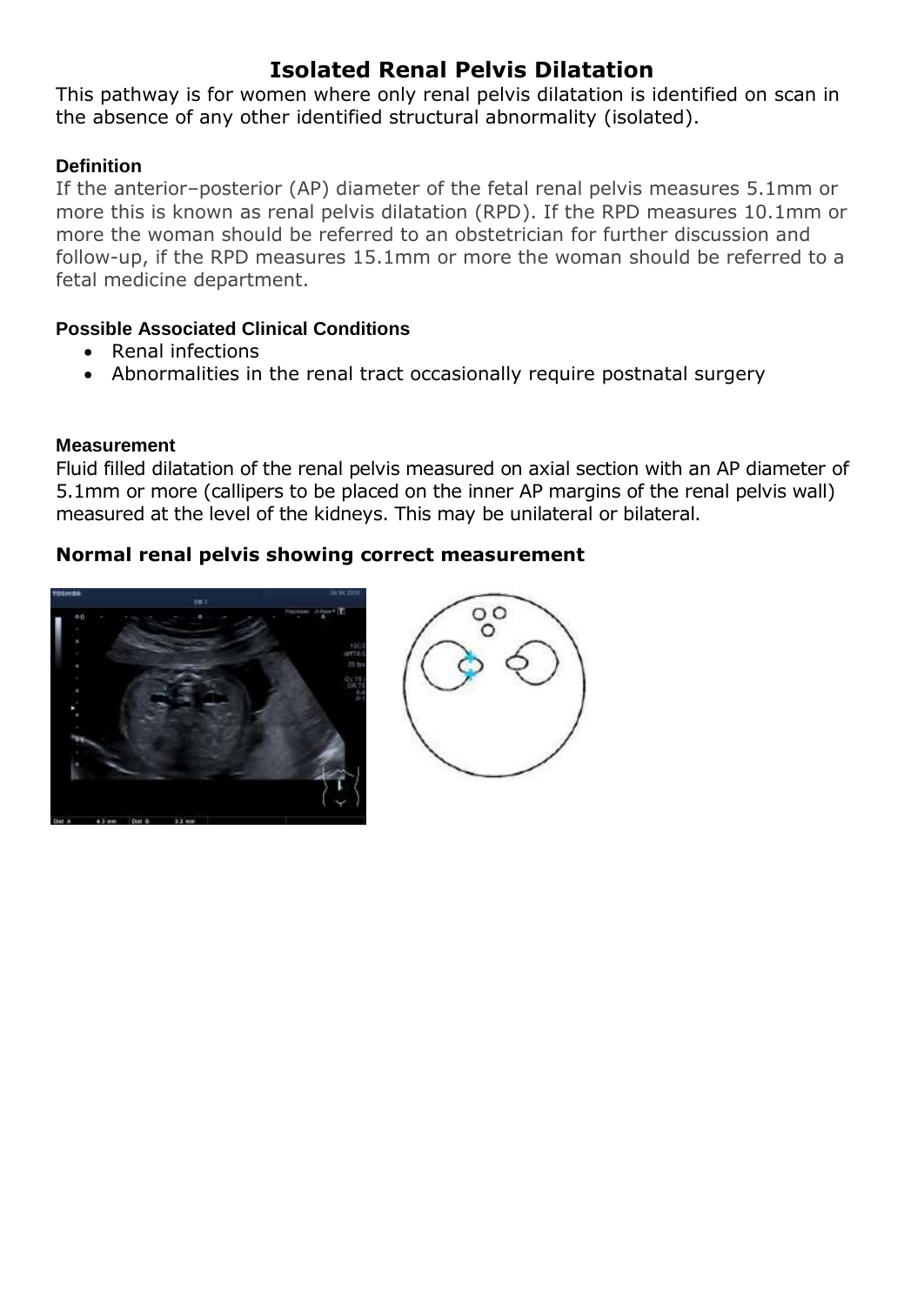## **Example of renal pelvis dilatation**



#### **Example of incorrect measurement**



#### **Quality Assurance**

-

There must be an image from the anomaly scan stored digitally for review by the obstetrician or fetal medicine consultant. If the woman is referred to another health board relating to these findings arrangements must be made to transfer PACS images.

An audit of images should be arranged by the Health Board Ultrasound Obstetric Lead as recommended by the Society and College of Radiographers and the British Medical Ultrasound Society<sup>1</sup>.

<sup>&</sup>lt;sup>1</sup> SCoR and BMUS (2020) "Guidelines for Professional Ultrasound Practice" 5th ed. Society and College of Radiographers and British Medical Ultrasound Society.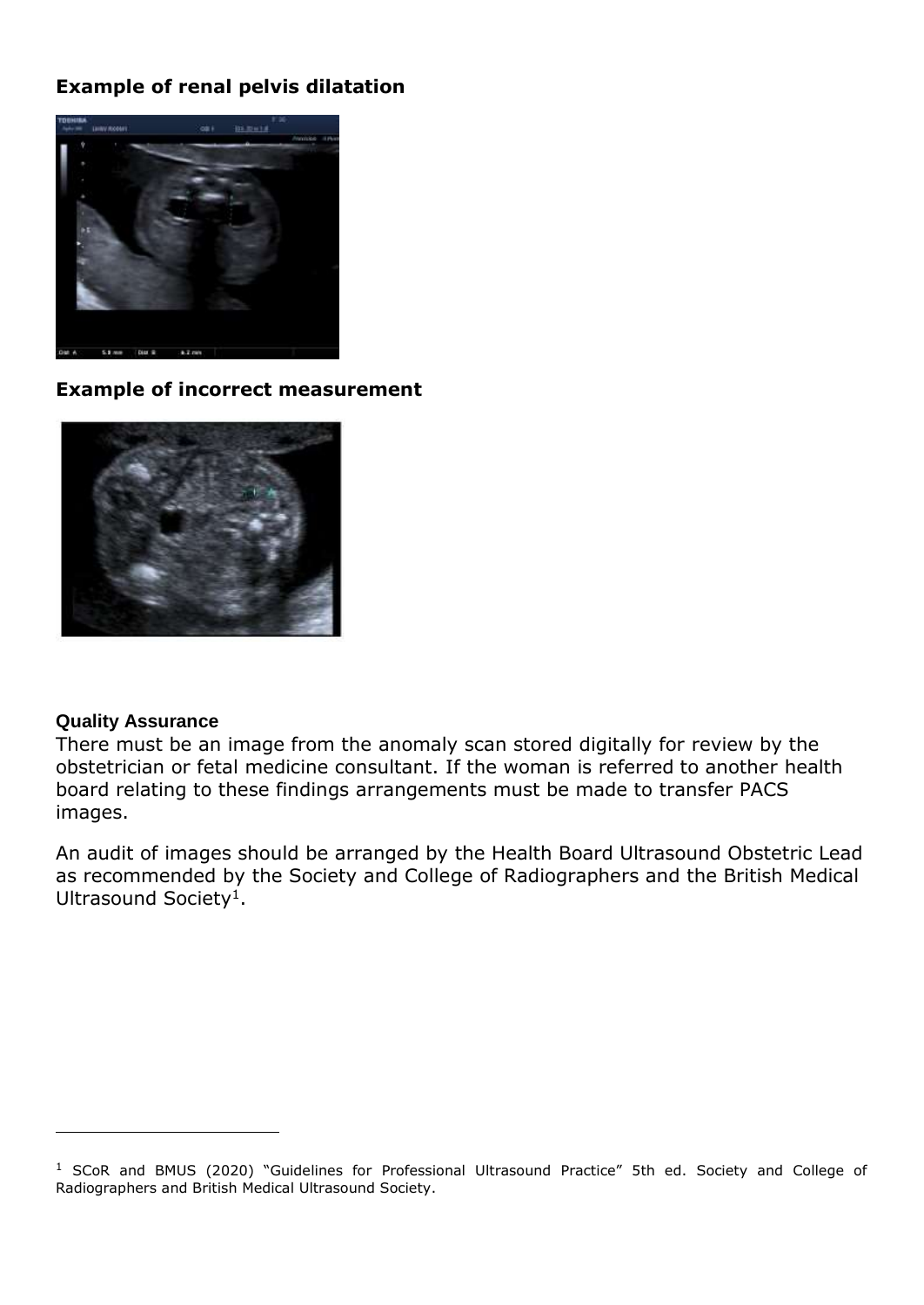## **Pathway renal pelvis dilatation**

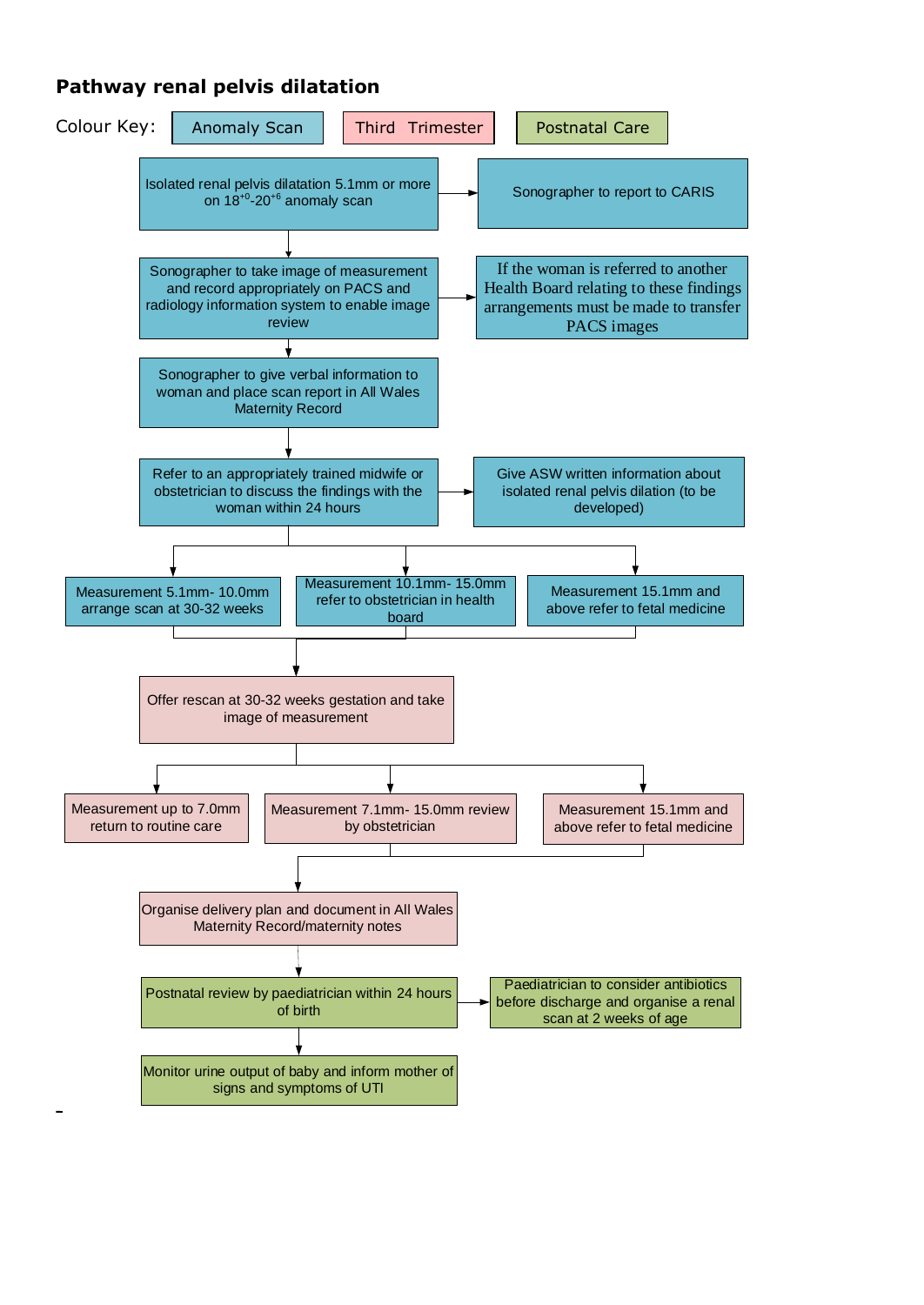## **Isolated echogenic bowel**

This pathway is for women where only echogenic bowel is identified on scan in the absence of any other identified structural abnormality (isolated).

### **Definition**

Echogenic bowel is when loops of fetal bowel appear as bright as bone.

### **Possible Associated Clinical Conditions**

- Cystic fibrosis
- Cytomegalovirus
- Intrauterine growth restriction (IUGR)

This may also be caused by a placental haemorrhage at some time prior to the scan.

#### **Assessment**

An area of increased echogenicity within the fetal abdomen that is as bright as bone. Single or multiple loops of bowel may be identified and it may be noted to be solid intraluminal echogenicity or occasionally echogenicity of the walls only (tram line).

## **Example of echogenic bowel**





## **Example of incorrect image**



The gain is too high in this image and needs to be reduced to show echogenic bowel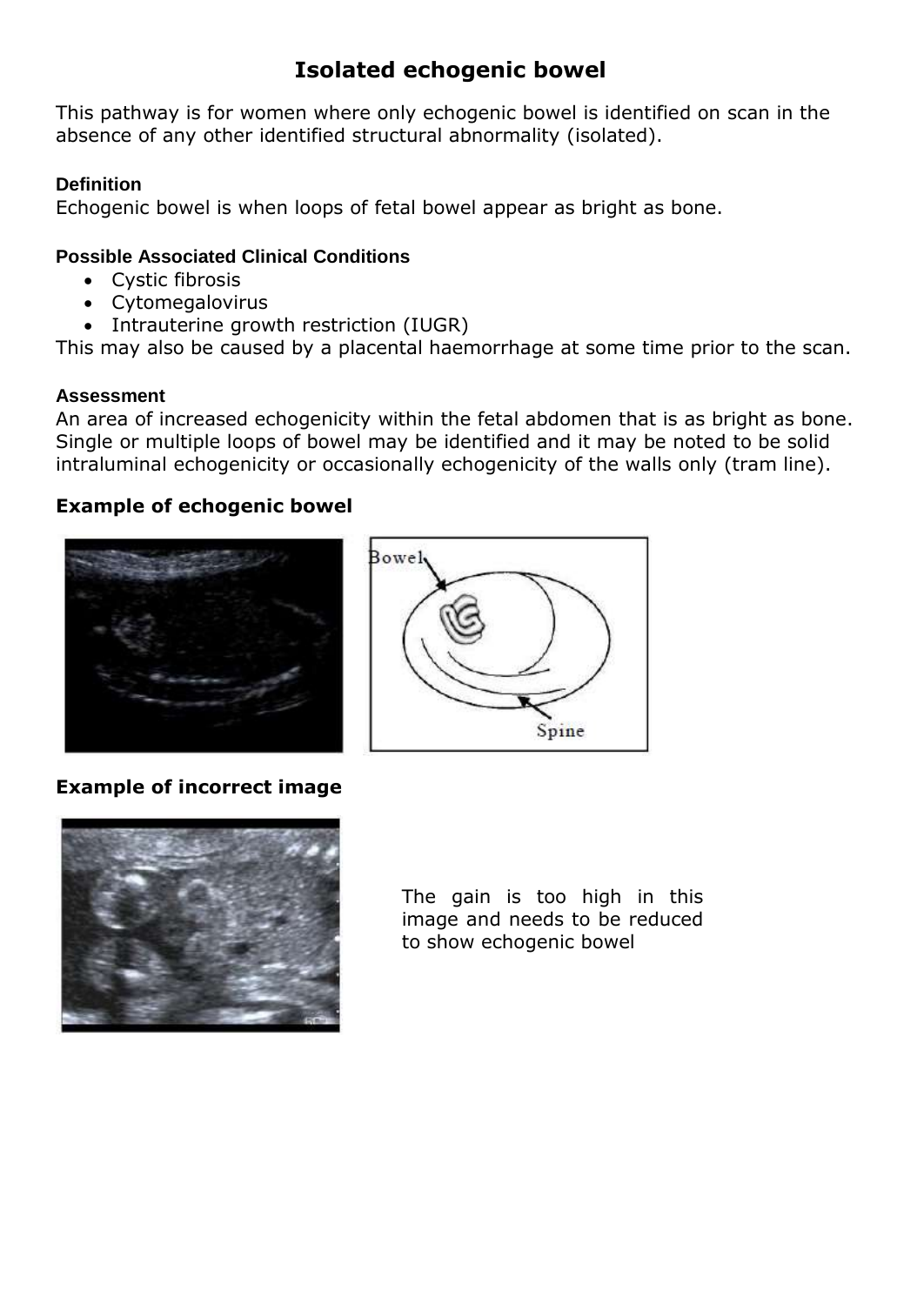#### **Quality Assurance**

The Welsh Study of Mothers and Babies demonstrated that there was a definite inter and intra operator bias when diagnosing echogenic bowel on anomaly scan. There were 78 cases of echogenic bowel reported to the study, and following the quality assurance review 55 of these cases were confirmed (70%). An Antenatal Screening Wales audit performed in 2019 demonstrated similar findings.

To enable the quality assurance process image audit is required.

#### **Internal Quality Assurance**

-

There must be two images from the anomaly scan stored for review by the obstetrician or fetal medicine consultant. One image as the echogenic bowel was first seen and one image of the echogenic bowel with the ultrasound machine gain turned down. Both images must show both the bowel and a bone to compare echogenicity. If the woman is referred to another health board relating to these findings arrangements must be made to transfer PACS images.

An audit of images should be arranged by the Health Board Ultrasound Obstetric Lead as recommended by the Society and College of Radiographers and the British Medical Ultrasound Society<sup>1</sup>.

<sup>&</sup>lt;sup>1</sup> SCoR and BMUS (2020) "Guidelines for Professional Ultrasound Practice" 5th ed. Society and College of Radiographers and British Medical Ultrasound Society.